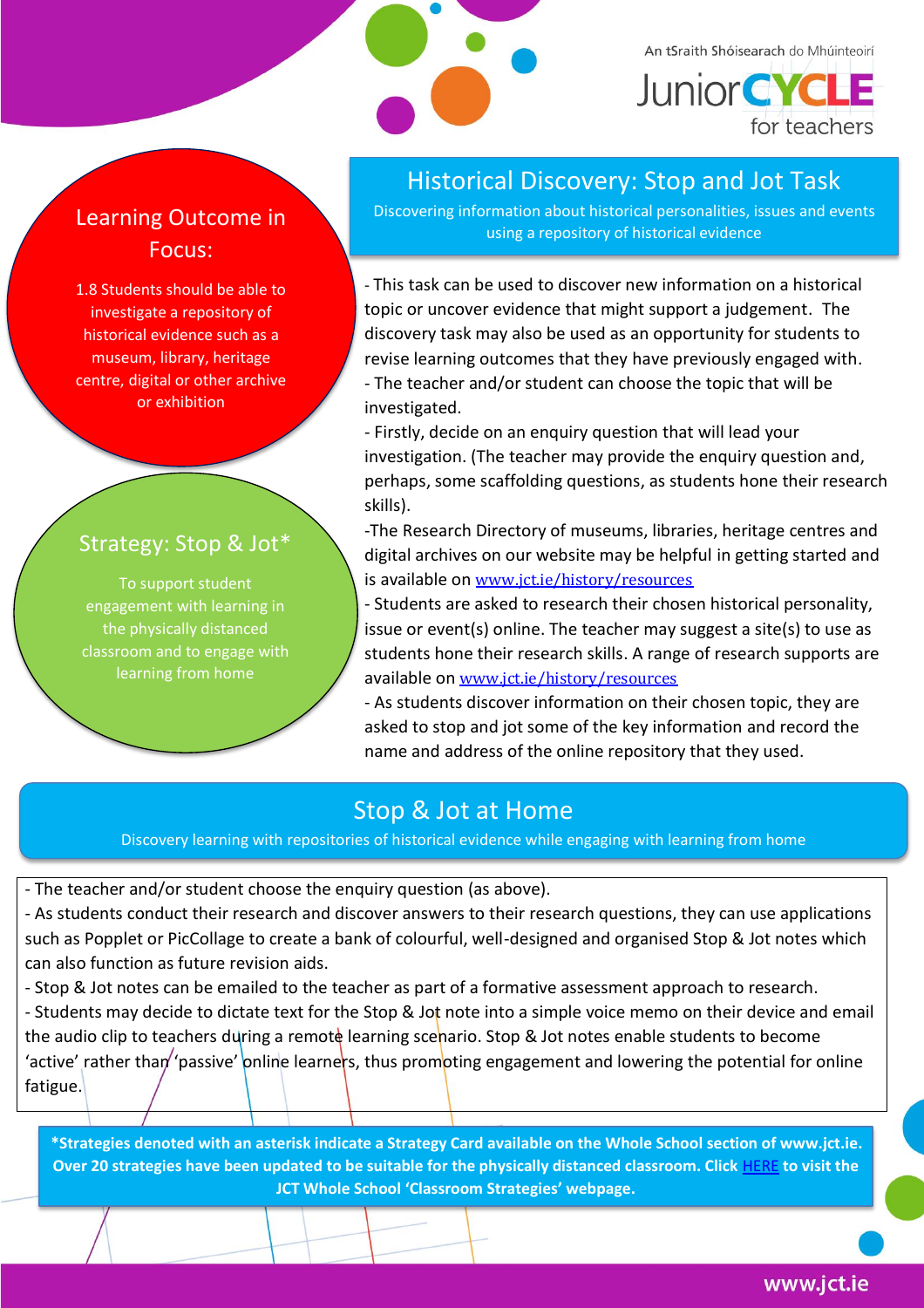

An tSraith Shóisearach do Mhúinteoirí



### Sample Discovery Task

Discovering information about Bloody Sunday using a repository of historical evidence and/or sources provided by the teacher while using a Stop & Jot template to scaffold the enquiry

#### **Enquiry Question: What is the significance of November 21st 1920 in Irish History?**

#### **Learning intentions:**

We are learning:

- how to use online sources of evidence to research a personality, event or issue.
- key information online about the personalities, events or issues surrounding Bloody Sunday.

#### **Description:**

This task can be used to discover historical evidence about Bloody Sunday, November 21<sup>st</sup> 1920. This task can be used to discover new information on a historical topic or uncover evidence that might support a judgement. The discovery task may also be used as an opportunity for students to revise learning outcomes that they have previously engaged with.

#### **Task:**

- In this task, the enquiry question has been provided.
- Students are asked to visit these online sites: Summary:<https://crokepark.ie/bloodysunday/bloody-sunday-1920> Press Report from Bloody Sunday 1920: [https://crokepark.ie/bloodysunday/hedge](https://crokepark.ie/bloodysunday/hedge-school)[school](https://crokepark.ie/bloodysunday/hedge-school)
- The students then fill in the Stop & Jot graphic organiser. (Depending on internet access, sources from the site could be provided for the students.)
- The Stop & Jot notes can be collected by the teacher digitally, if appropriate.

#### **Extension questions using this source:**

<https://crokepark.ie/bloodysunday/remembering-the-victims>

- 1. How many people died on Bloody Sunday according to this source?
- 2. Who was the youngest person to die and who was the oldest?
- 3. The article from earlier reports that about 10 people died. Was this correct? Why does it report 10? Give evidence to support your answer using both sources.
- 4. Why do you think this event was reported in a newspaper or remembered on the Croke Park website?
- 5. From your study of history, why is this event so significant in Irish history?